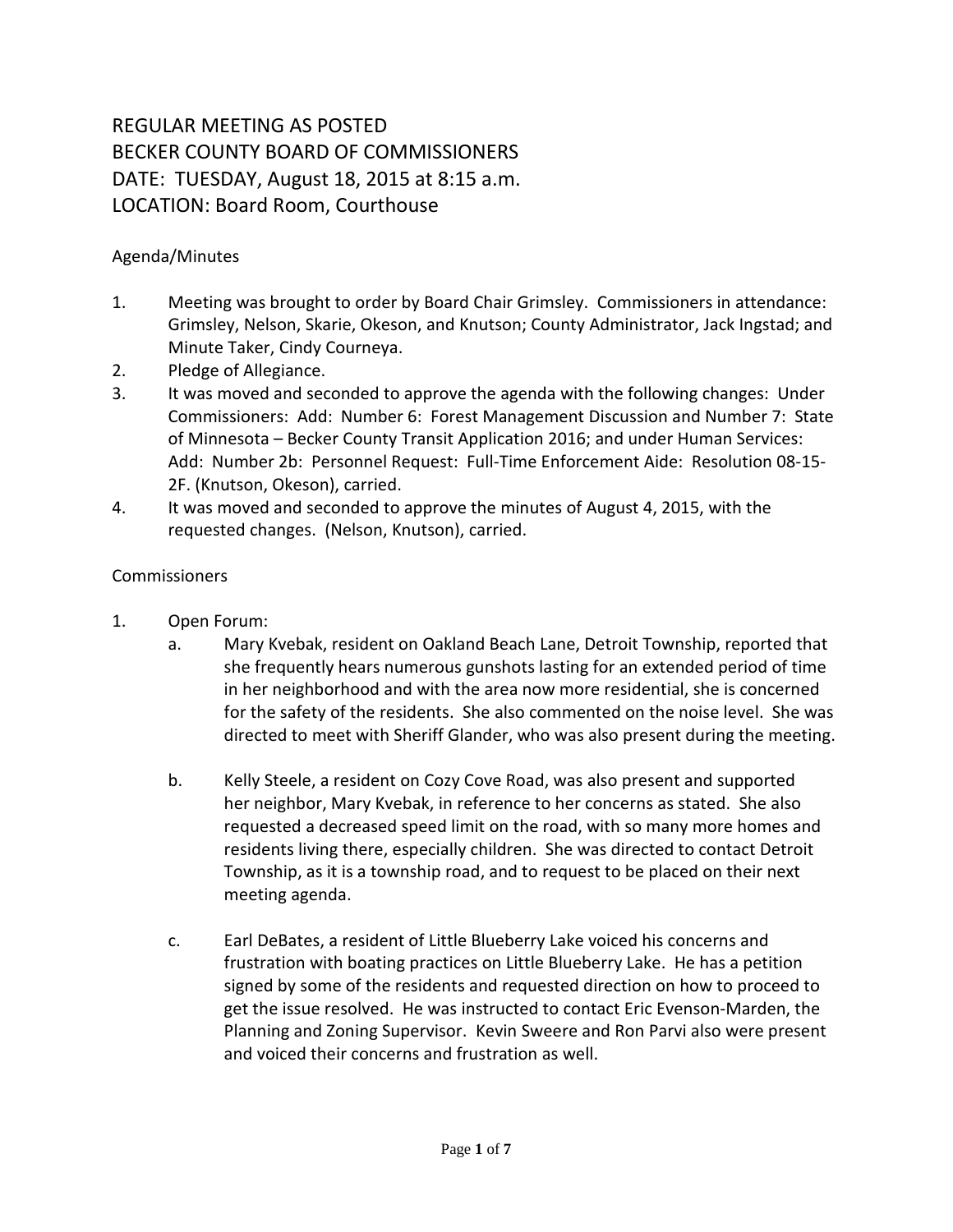- 2. Reports and Correspondence: The Commissioners reported on the following meetings:
	- a. Commissioner Skarie: Human Services Committee, West Central Area Agency on Aging, Environmental Affairs Committee, and reported on a discussion held with Jay Richards of Maplelag in reference to Mountain Bike Trails.
	- b. Commissioner Knutson: Prairie Lakes Municipal Solid Waste Authority (PLMSWA) Budget Meeting and Natural Resources Committee.
	- c. Commissioner Okeson: NW Regional Emergency Communications Board joint meeting with the RAC.
	- d. Commissioner Nelson: Natural Resources Committee and Minnesota Rural Counties Caucus (MRCC) meeting in Moorhead, MN.
	- e. Commissioner Grimsley: Human Services Committee and Human Services Budget meeting, Budget Review, and Labor Negotiations meeting.
	- f. There was also a brief discussion on whether to keep or dissolve the Recreational Advisory Committee (RAC), with the suggestion made to invite RAC member, Karen Mulari to attend one of the next commissioner's board meetings for further discussion.
- 3. Appointments: There were none.
- 4. It was moved and seconded to approve any of the commissioner's attendance at the Prairie Lakes Municipal Solid Waste Authority (PLMSWA) Joint County meeting on October 5, 2015 at 3:00 p.m. at the Perham Resource Recovery Facility (PRRF), and to include time for a mini road tour, with per diem and mileage reimbursement, as approved. (Nelson, Okeson), carried.
- 5. Forest Management Discussion:
	- a. Discussion was held and options discussed for forest management.
	- b. It was moved and seconded to request the County Administrator, Jack Ingstad, to advertise for a Request for Qualifications (RFQ), to include posting it on the County website and through the MN Department of Natural Resources, and if cost-effective, other regional forestry related sites, and also to authorize Mr. Ingstad to create the RFQ, at his discretion. (Nelson, Knutson), carried.
- 6. State of Minnesota Becker County Transit Application 2016:
	- a. It was moved and seconded to approve Resolution 08-15-2G, as presented, to approve the 2016 Transit Agreement with the State of Minnesota to provide public transportation service in Becker County; and to authorize the Board Chair or County Administrator to execute said agreement and any amendments. (Okeson, Skarie), carried.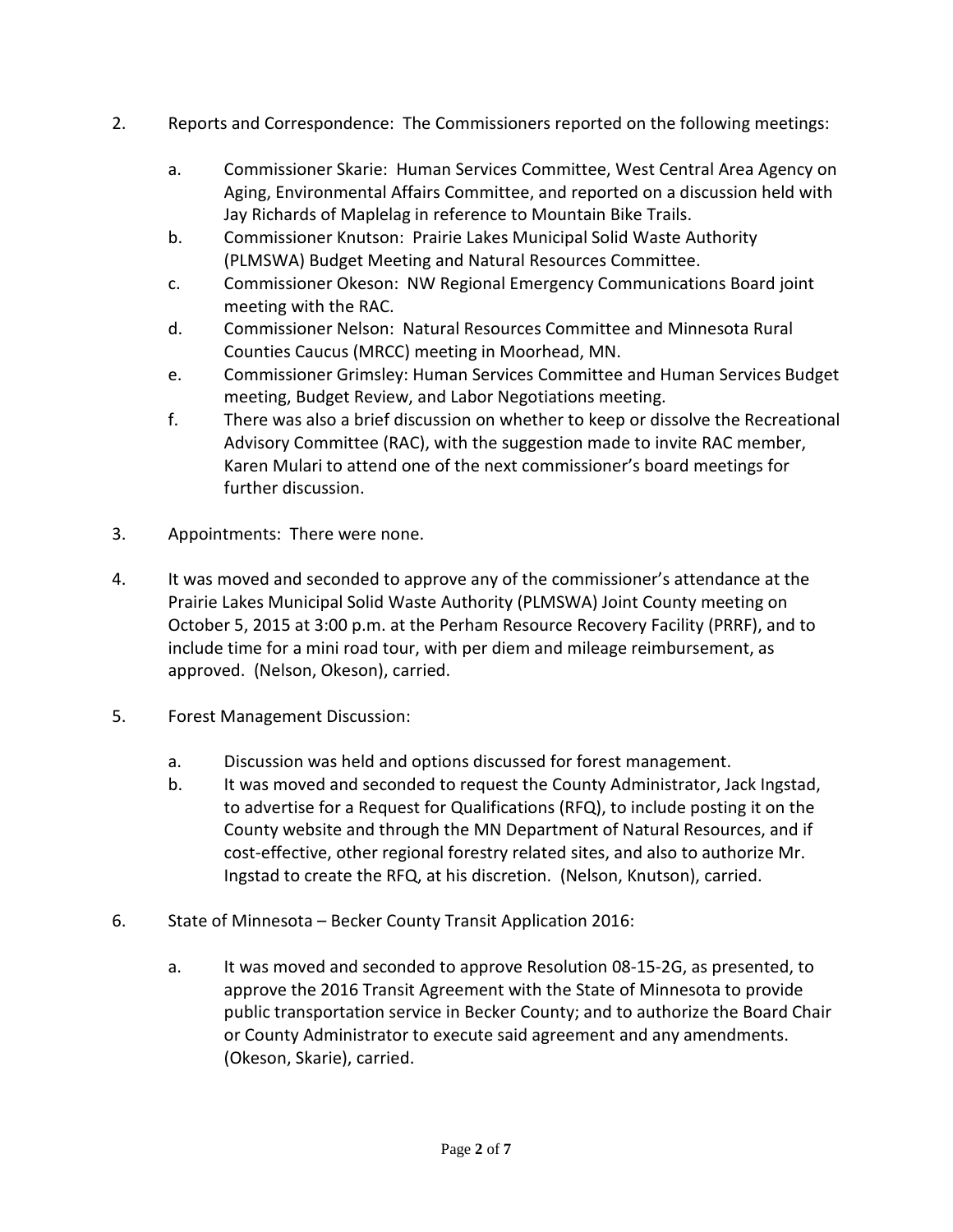Budget Discussion: County Administrator, Jack Ingstad, presented:

- 1. Mr. Ingstad provided a brief overview of the budget process to date, noting that the deadline for setting the maximum levy is September  $15<sup>th</sup>$ . A few of the department heads presented on Personnel Requests including:
	- a. Sheriff Requesting 2 part-time Transportation Officers.
	- b. Information Technology (IT) Requesting one Part-Time to Full-Time position.
	- c. Planning and Zoning Request to increase Part-Time person to Full-Time for an Office Support Specialist.
	- d. Mr. Ingstad also noted that the Highway Department and Auditor-Treasurer's office each have a position vacancy.
	- e. Commissioner Nelson also commented that there has been a resignation in Natural Resources Management for a support position.
	- f. Commissioner Okeson reported that there is a Department of Corrections Full-Time Jailer position also vacant.
- 2. Mr. Ingstad reminded the Board of the capital campaign request from the Historical Society for funding from Becker County for a new museum and also of the Human Services Capital Request for Caseworks.

Auditor-Treasurer: Mary Hendrickson presented:

- 1. Licenses and Permits:
	- a. It was moved and seconded to approve Resolution 08-15-2A, to approve setting the terms for the upcoming Tax Forfeited Land Sale to be held on October 3, 2015, as presented. (Knutson, Nelson), carried. A list of 41 parcels was presented and it was noted that Natural Resources Management has reviewed. It was noted that parcels may be pulled and a revised list will be completed with any changes by September  $1<sup>st</sup>$ . Parcels 50-0407-000 through 50-0410-000 were removed at this time.

Finance Committee: Mary Hendrickson presented:

- 1. It was moved and seconded to approve the Regular Claims, Auditor's Warrants, and Over 90-Day Claims as follows, with the exception of the over-90-day claim for Essentia Health in the amount of \$2,833.41 (for the Balance of 2014 Claims):
	- a. Auditor's Warrants (Tuesday Bills):
		- i. 08/06/2015 in the amount of \$114,207.35
	- b. Over 90-Day Claims:
		- i. Larson Companies in the amount of \$23.06;
		- ii. Olympic Sales in the amount of \$571.63 (invoice just received).

(Nelson, Knutson), carried.

c. It was also noted that the claim in the amount of \$2,833.41 for Essentia Health be reviewed by the Sheriff and County Attorney's office.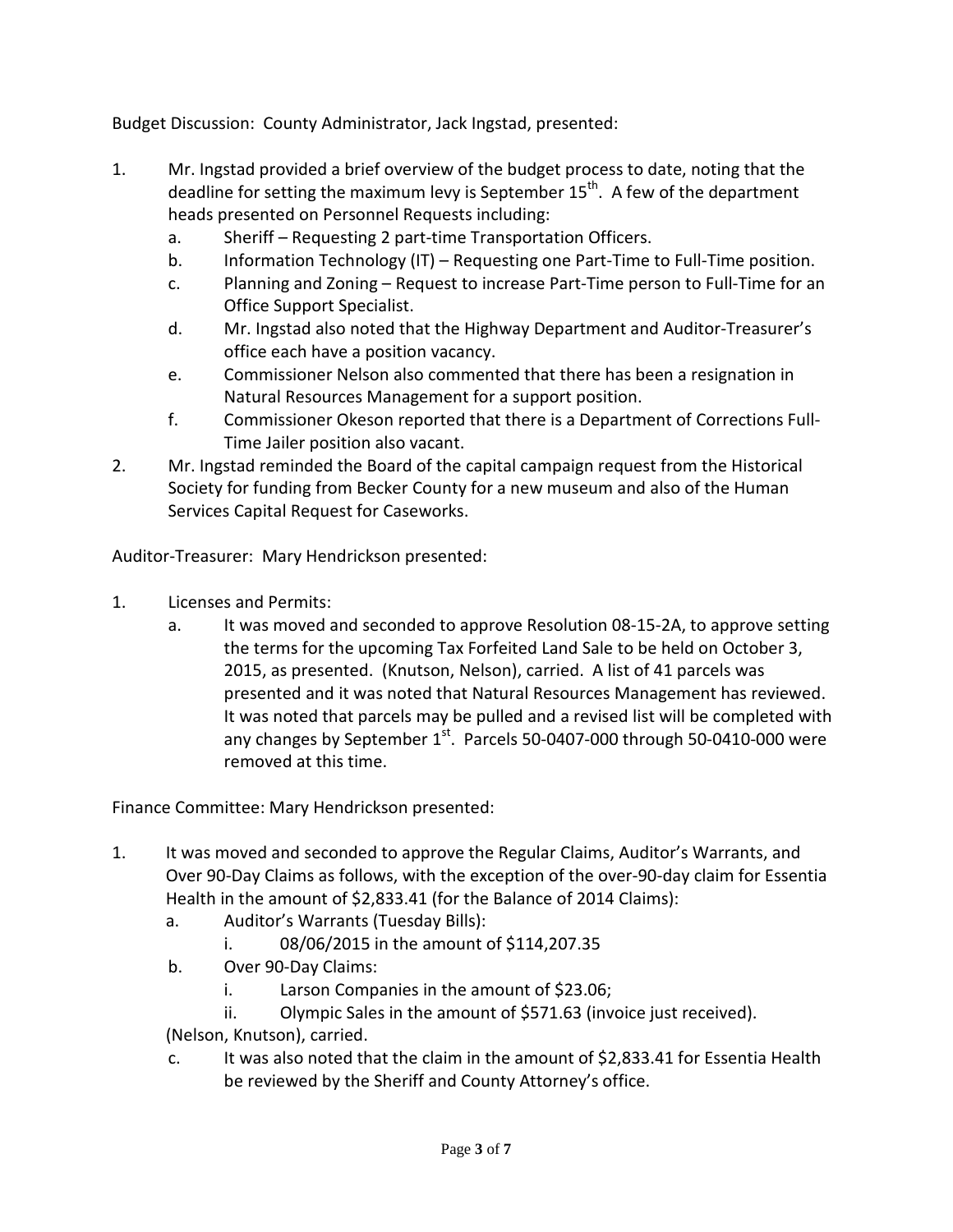- 2. It was moved and seconded to enter into a Professional Services Agreement (PSA) with Richard Larsen of Detroit Lakes, and to accept the quote of \$8,250.00, to provide construction administration assistance to the County for the new solid waste transfer station. (Skarie, Knutson), carried.
- 3. It was moved and seconded to approve the purchase of thirty (30) Desktop Computers at a cost of \$650.00 each and eight (8) 24 inch monitors at a cost of \$160.00 each, through the Minnesota State Contract, for a total cost of \$20,780.00. (Nelson, Okeson), carried.
- 4. It was moved and seconded to approve the purchase of a Cisco Catalyst 2960X Switch for the Human Services building as presented, and at a cost of \$1,850.00. (Nelson, Skarie), carried.

Human Services: John Dinsmore, Human Services Director; Christy Ramsey, and Donna Richgels presented:

- 1. It was moved and seconded to approve the Becker County Developmental Achievement Center Agreement for Day Training and Habilitation Services (DT&H), at a cost of \$64,692.00, effective January 1, 2015 through December 31, 2016. (Nelson, Skarie), carried.
- 2. It was moved and seconded to approve Resolution 08-15-2F, to fill the vacant full-time Support Enforcement Aide position through the Merit System and to backfill, if necessary. (Knutson, Nelson), carried.
- 3. It was moved and seconded to accept donations for the Foster Care Summer Camp Program, as presented, for a total of \$17,157.50 for 2014 and \$22,890.00 for 2015. (Okeson, Knutson), carried.
- 4. It was moved and seconded to approve the purchase of a Blister Sealing Machine for the Becker County Workshop and to accept the quote of \$2,279.00 from Packing Specialities of New Hope, MN. (Knutson, Nelson), carried.
- 5. It was moved and seconded to approve the draft letter to the Minnesota Department of Human Services, requesting reconsideration be given for the selection of the 2016 Managed Care Organizations (MCO) that will serve Becker County residents, and to authorize the Human Services Committee and County Administrator, Jack Ingstad, to work on finalizing the letter and sending the letter to DHS. (Skarie, Nelson), carried.
- 6. It was moved and seconded to approve the Human Services claims for Human Services, Community Health, and Transit, as presented. (Skarie, Okeson), carried.
- 7. It was moved and seconded to approve the request to convert two (2) Part-Time Child Protection Social Workers to Full-Time and to create one (1) new Part-Time and one (1) new Full-Time Child Protection Social Worker positions, as presented. (Skarie, Okeson), Motion failed.
- 8. It was moved and seconded to approve the request to convert one (1) Part-Time Child Protection Social Worker to Full-time and to create one (1) new Part-Time Child Protection Social Worker position and one (1) Child Protection Supervisor position, as presented. (Grimsley, Knutson). A Roll Call Vote was called and taken (Knutson – Yea; Nelson – Nay; Skarie – Nay; Okeson – Yea; Grimsley – Yea). Motion carried.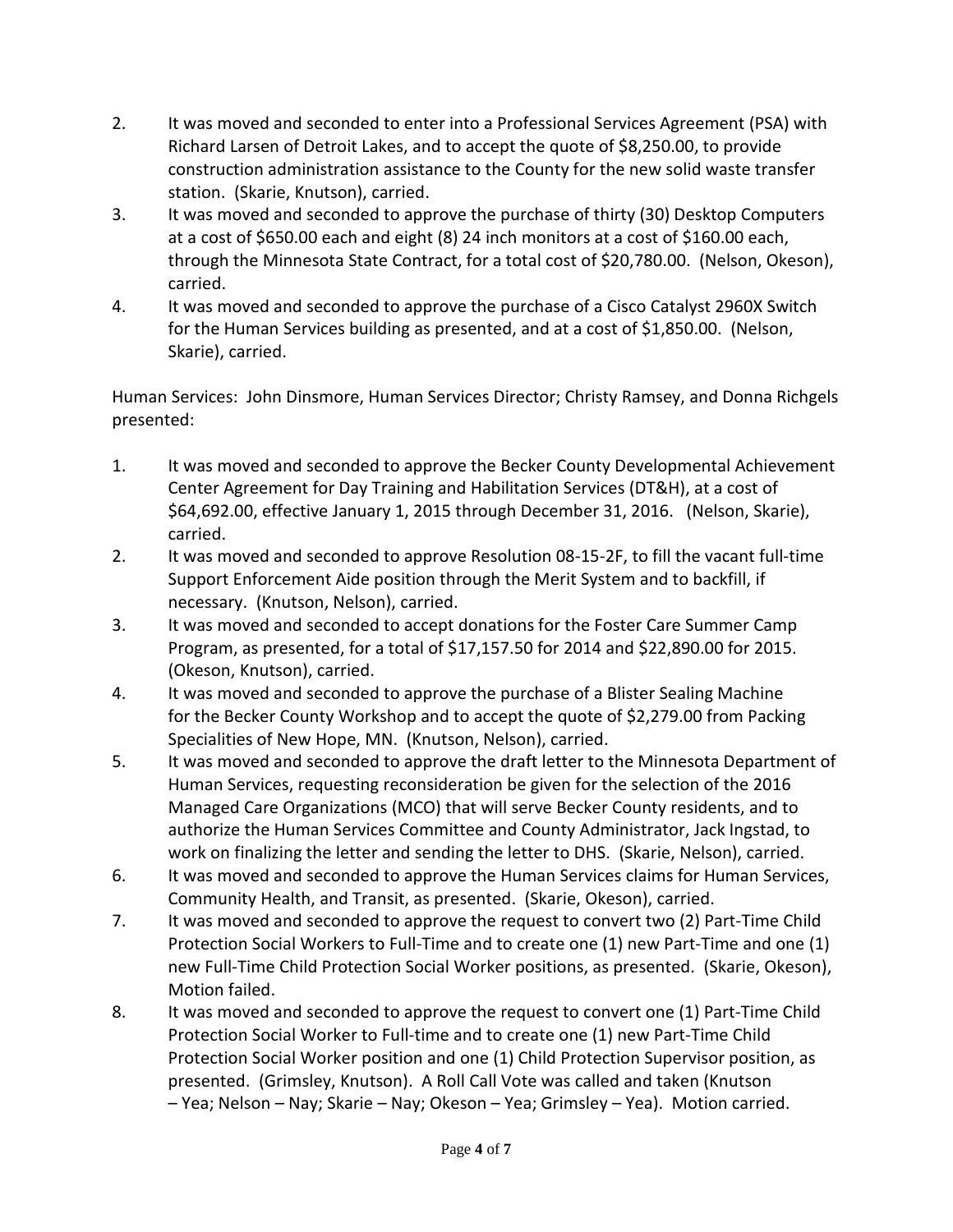9. A brief discussion was held in reference to the budget and additional personnel requests consisting of two (2) Financial Workers to become Lead Financial Workers, a Community Health Nurse, and a Social Worker for Adult Services.

Sheriff: Sheriff Todd Glander presented:

1. It was moved and seconded to approve Resolution 08-15-2D, to fill the vacant Full-time Communications Officer position, as presented. (Nelson, Knutson), carried.

Assessor: Steve Carlson presented:

1. It was moved and seconded to approve the abatement for PIN #: 49.1756.000 in the City of Detroit Lakes, in the amount of \$176.00; taxpayer claims to have turned in the Homestead application twice with neither applications on file; now have application. (Nelson, Knutson), carried.

Natural Resources Management (NRM): John Vaida presented:

1. It was moved and seconded to accept the Becker County Bud Capping Quote for 2015 from Northwoods Forestry, Inc., in the amount of \$19,933.00, and as presented. (Knutson, Nelson), carried.

Veteran Services: Lauri Brooke presented:

1. It was moved and seconded to approve Resolution 08-15-2B, that Becker County enter into the MN Department of Veteran Affairs (MDVA) - County Veterans Service Office Operational Enhancement Grant Program agreement, as presented, and to authorize Becker County Veterans Service Officer, Lauri Brooke, to execute said grant contract, on behalf of Becker County. (Okeson, Knutson), carried.

Planning and Zoning: Eric Evenson-Marden presented:

- 1. It was moved and seconded to concur with the Planning Commission (August 11, 2015), to approve the proposed changes to Amend Chapter 5, Section 2, as submitted, for Subject Matter: "Nonconforming deck additions"; and to also concur with the MN Department of Natural Resources (MNDNR) to include their language as submitted, and with the following restrictions - "that the deck cannot exceed 240 square feet in size" and "Notwithstanding any existing impervious areas below a second story deck the ground underneath a deck must remain pervious'. (Nelson, Knutson), carried.
- 2. It was moved and seconded to concur with the Planning Commission (August 11, 2015), to approve the proposed changes to Amend Chapter 8, Section 5, as submitted, for Subject Matter: "Amend Minimum Road Frontage to be consistent with Chapter 8, Section 4, which was amended in March 2012". (Okeson, Nelson), carried.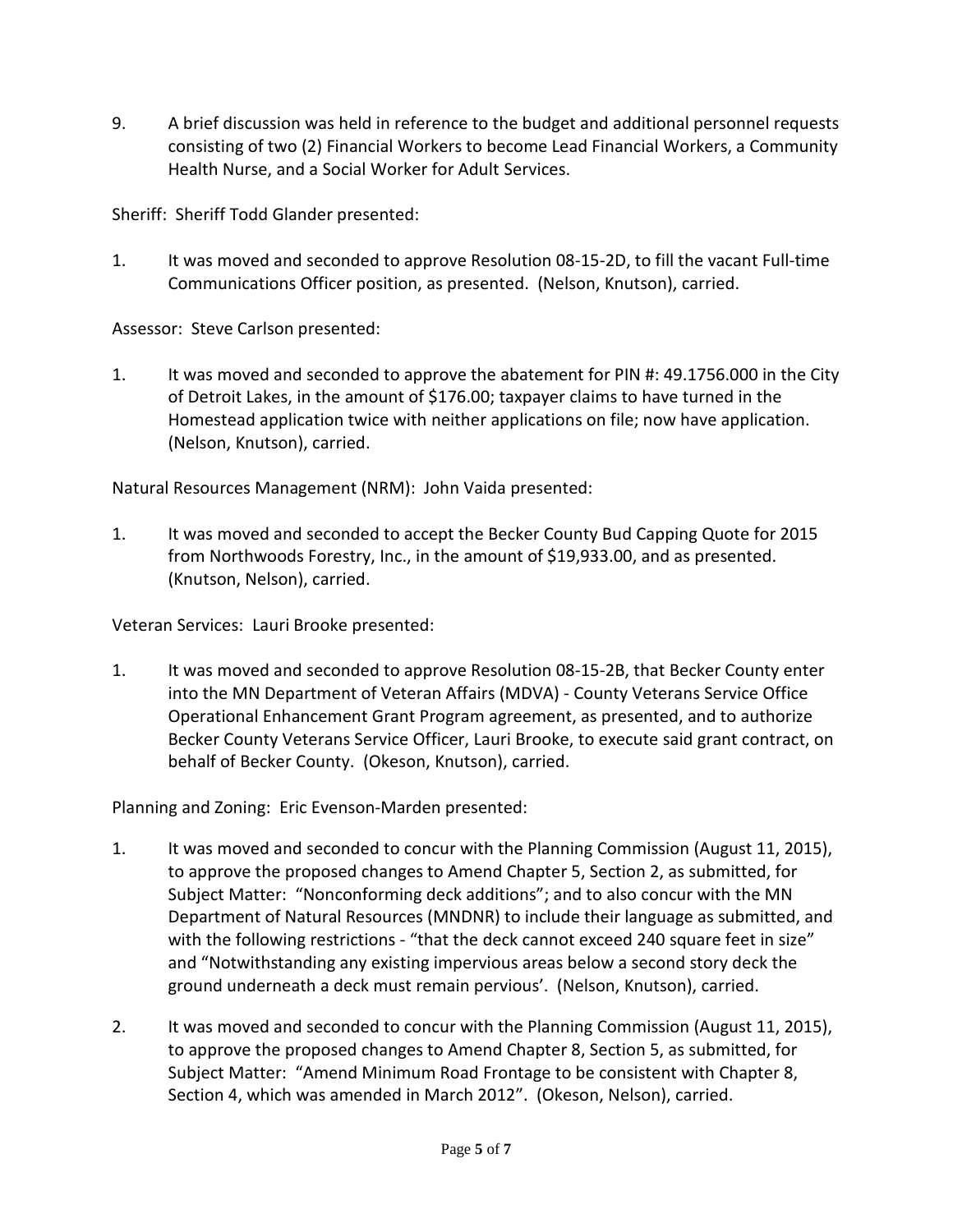- 3. It was moved and seconded to concur with the Planning Commission (August 11, 2015), to approve to Amend Chapter 8, Section 5, Paragraph J., as submitted, for Subject Matter: "Amend the number of times a parent tract can be divided by a Certificate of Survey". (Nelson, Okeson), carried.
- 4. It was moved and seconded to concur with the Planning Commission (August 11, 2015), to approve the proposed changes to Amend Chapter 8, Section 5, Paragraph J(2), for Subject Matter: "Amend Administrative Review to be consistent with Chapter 8, Section 5, Paragraph A2(a)[1] which was amended in March 2012". (Knutson, Nelson), carried.
- 5. It was moved and seconded to table the request to Amend Chapter 8, Section 5, Paragraph M(4) for Subject Matter: "Amend the size of a non-riparian lot from a nonriparian lot having to be greater than five thousand (5,000) square feet", until the Board has received the requested clarification. (Nelson, Knutson), carried.
- 6. It was moved and seconded to concur with the Planning Commission (August 11, 2015), to approve a change of zone from Agricultural to Residential for three (3) tracts consisting of (Tract C-2) at 1.9 acres, (Tract C-3) at 2.0 acres, and (Tract C-4) at 1.77 acres, as submitted by Michael and Harriet Powers, for the project located at East Little Cormorant Road in Lake Eunice Township. (Skarie, Knutson), carried.
- 7. It was moved and seconded to concur with the Planning Commission (August 11, 2015), to approve a change of zone from Commercial to Residential to reflect the current use of the property, as submitted by Karen Nelson, for the project located at 10779 County Highway 5, Pelican Rapids, MN. (Nelson, Okeson), carried.
- 8. It was moved and seconded to concur with the Planning Commission (August 11, 2015), to approve a change of zone from Agricultural to Residential for one (1) tract consisting of (Tract B) at 1.41 acres, as submitted by Kelly Brackett, for the project located at 24062 Cherry Hill Road, Detroit Lakes, due to the request meets the criteria of the Ordinance. (Knutson, Skarie), carried.
- 9. It was moved and seconded to concur with the Planning Commission (August 11, 2015), to approve the request for a "negative declaration", as presented, based on an Environmental Assessment worksheet (EAW) review of the proposal "for gravel/ aggregate extraction to exceed forty (40) acres on Parcel 06.0402.001, Section 29 S ½ of NW ¼ Cormorant Township with Contractors Leasing/Kost Materials". (Okeson, Knutson), carried.

Emergency Management: Craig Fontaine presented:

1. It was moved and seconded to approve entering into the MN Department of Public Safety 2015 Emergency Management Performance Grant Agreement, effective January 1, 2015 – December 31, 2015, and as presented. (Okeson, Knutson), carried.